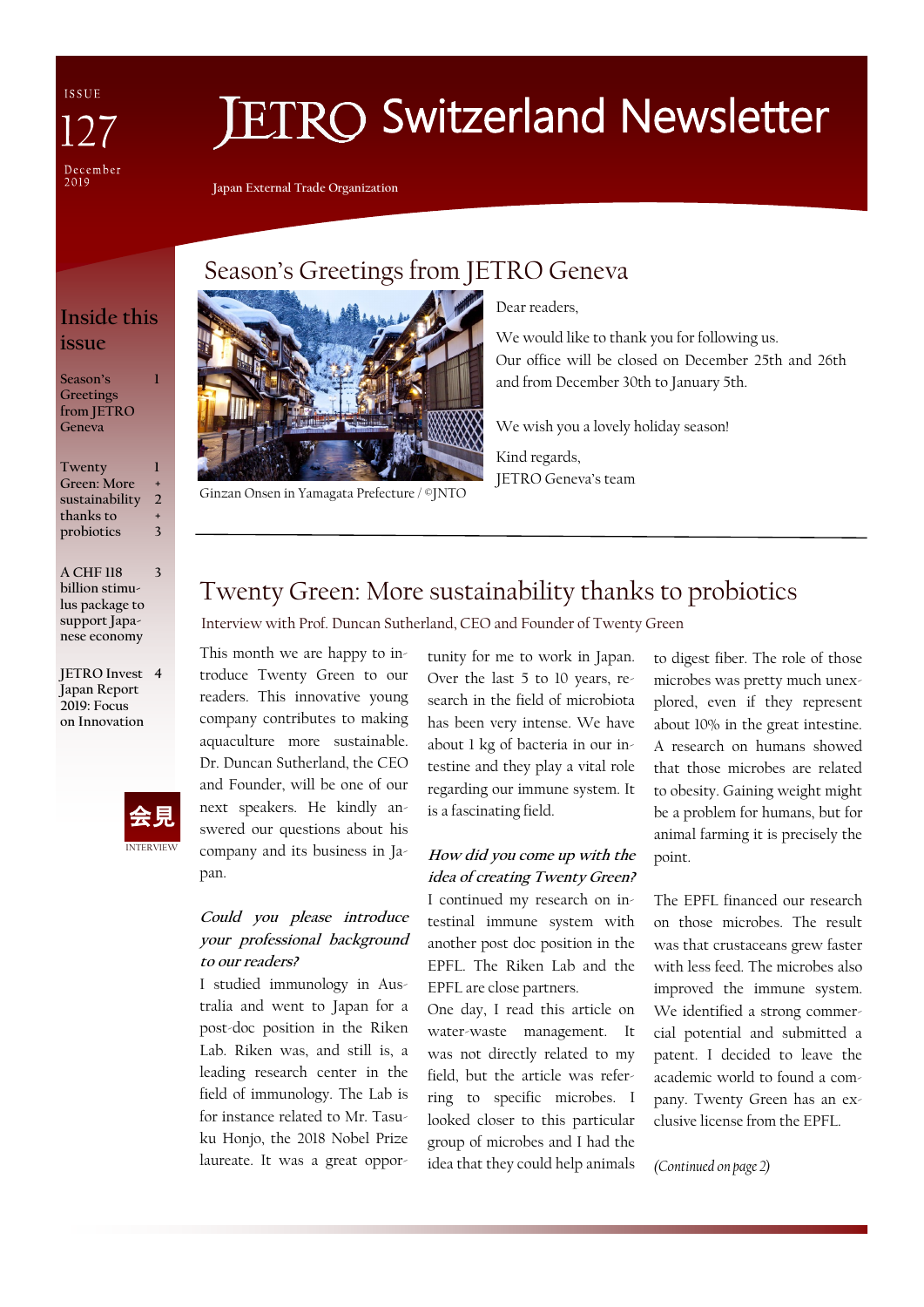## Twenty Green: More sustainability thanks to probiotics

INTERVIEW 会見



Dr. Sutherland and Sharky, the most adorable interviewee we had at JETRO

#### *(Continued from page 1)*

Why did I call the company Twenty Green? Green because we are aiming to increase sustainability and twenty because there are a lot of goals set for 2020, 2030, 2050. We might be close to 10 billion human beings on the planet by 2050 and will have to feed everyone. So, I combined the two words and named the company Twenty Green.

### **What is the added value of your product(s)?**

It is a micro ingredient that is added to feed. It interacts with the internal system of the animal and improves its immune system allowing it to increase its natural defenses. The immune system has a strong energy cost for an organism. By improving the immune system, we decrease the energy required by the animal to defend against diseases and therefore reduce the quantity of feed necessary to bring them to a certain weight.

A key parameter in animal farming

is the Feed Conversion Ratio (FCR); how much feed do I need to produce a certain tonnage of fish or meat. Our product improves the FCR by reducing the total amount of feed by 10%. Considering that feed represents 70% to 80% of the total cost of animal farming, the benefit is considerable.

What it especially interesting with the microbes we work with, is that they are quite resistant to heat and mechanical stresses. This becomes really important for farming, because when we make animal feed pallets, they go into a machine called an extruder. They get squished at high temperatures. Most of the products on the market suffer from this process. The group of bacteria we work with don't.

#### **Why is your product sustainable and eco-friendly?**

Aside from the economic benefit, our products contribute to a more sustainable agriculture. Animal farming represent 15% of CO2 emissions mostly because of the feed. By reducing the quantity of

food for animals, we help the industry to reduce its environmental footprint.

The industry is also reaching some limits that are difficult to overcome. Salmon for instance have to be fed with smaller fish. But the amount of fish to feed the salmon is limited. The growth of this industry could be held back because of the lack of fish-meal for the salmon. This is why they are trying to shift to a plant-based diet. Unfortunately, a plant-base diet causes inflation in salmons' intestines. Our product has been proven to help animals to adapt to this new diet. This is another way to increase the sustainability of the industry.

## **Healthier animals could also mean healthier humans?**

Yes, probably to some extent. However, the main contribution is indirect. We are facing a growing crisis because of antibioticresistant microbes. Today, antibiotics are massively used in the industry and unfortunately, microbes are becoming more resistant. This resistance is transmitted by genes and can therefore easily spread. Having a natural alternative could curb the use of antibiotics. This is one of our company's goals. By reducing the need for antibiotics, we lower the risk of antibioticresistant reservoirs. A scarring study pointed out that by 2050, antibiotic-resistant microbes could kill more than cancers. Additionally, some diseases that affect animals can evolve and threaten humans. This is true for pigs, for instance. More resistant pigs could reduce this risk.

*(continued on page 3)*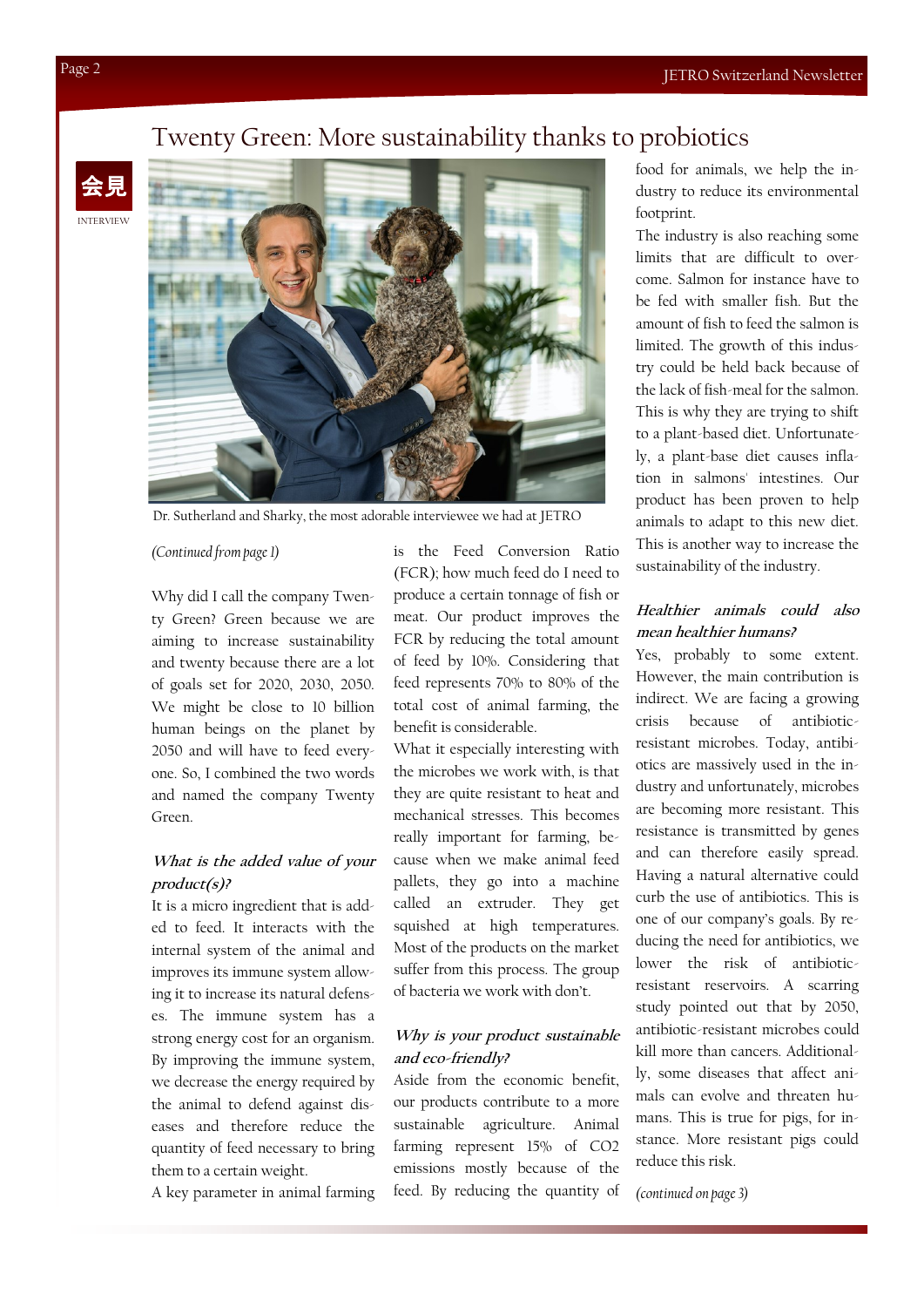## Twenty Green: More sustainability thanks to probiotics

*(Continued from 2)*

#### **Why Japan?**

First, I did my post doc in Japan and was quite aware of the high level of science there. I also was aware of the aquaculture in Japan. So, we were looking for a test market, but also for synergies with technology and Japan ticked both of those boxes. We wanted to plant our seed in Japan and chose Fukuoka because it is known to be good for startups. We started to develop our network and implement the first tests.

### **Could you tell us more about your business in Japan?**

In addition to our probiotics, which are produced in Switzerland, we were looking for the algae industry because we wanted to combine our probiotics with carrying products based on algae.

We approached a company producing nori for human consumption. Part of their production could not be used because of an unpleasant smell. Nevertheless, the nutritional value of the algae was unaltered. They were very interested in finding a commercial application for this "waste" and happily jumped in. We started to develop prototypes of a new product combining algae and our probiotics. Tests are highly encouraging. I will fly to Japan tomorrow and we will present the products to our potential customer. We expect to process one ton of nori by March of 2020. Currently, we've processed 100kg. So, we will scale up by 10, which is very exciting. We aim to start the distribution of this new product during Summer 2020.

#### **Are you competing with existing animal feed producers?**

No, they are actually our customers. What we do is what we call a pre-mix. An immune booster that will be mixed with regular food during the most sensitive step of the life-cycle of the fish. We have exclusive contracts with some feed producers and therefore help them

to gain new market share because of customers wishing to benefit from our products.



#### **What are the next steps for Twenty Green?**

In short, we have two priorities: Keeping our R&D pipeline busy and finding investors to support our development. The potential is great, for fish farms obviously, but we are also conducting tests on piglets. So far, they have been very conclusive. Another interesting market for us could be pet care. It is a completely different market, but certainly interesting. As a pet owner myself, I really care about their health.



Twenty Green's lab in Lucerne

## A CHF 118 billion stimulus package to support Japanese economy

Japanese Prime Minister Shinzo Abe presented an economic stimulus package called "Comprehensive Economic Measures to Create a Future with Security and Growth." More than CHF 118 billion (¥ 13.2 trillion) will be invested by central and local governments. The amount will be shared between the current fiscal year (FY19) and the next one (FY20). The amount will be allocated to three pillars: 1. Nat-

ural disasters security measures, 2. Support companies to overcome economic downside risks and 3. Support innovation and new technologies.

The government expects this plan to directly boost the real GDP amount by 1.4%. The effect is presumed to be realized around FY2021.

If included the related investment that will be made by private companies, the amount will double. The Japanese economy is recovering at a moderate pace and there is a risk that the uncertain international context could affect it.

The appropriate mix between government's fiscal policy and the Bank of Japan's monetary policy should be a powerful tool to support the Japanese economy. Source: [Cabinet Office](https://www5.cao.go.jp/keizai1/keizaitaisaku/keizaitaisaku.html)

## 動向

TREND